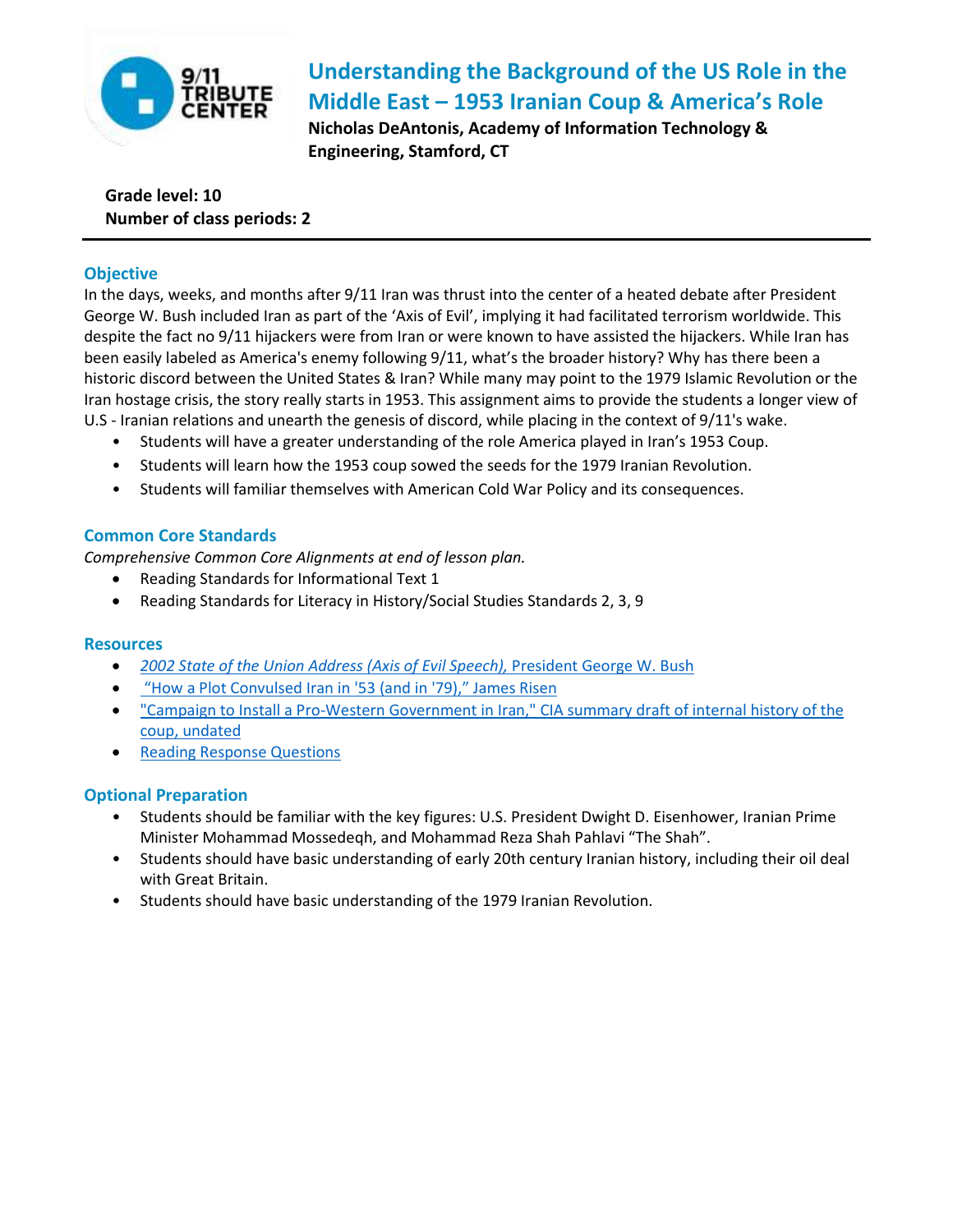

# **Understanding the Background of the US Role in the Middle East – 1953 Iranian Coup & America's Role**

**Nicholas DeAntonis, Academy of Information Technology & Engineering, Stamford, CT** 

## **Activity**

Students will first watch: President George W. Bush's, *2002 State of the Union Address (Axis of Evil Speech)* Students will then read James Risen's article, *How a Plot Convulsed Iran in '53 (and '79)*, to gain a broad overview of the 1953 Iranian Coup.

*Answer provided questions:*

- 1. What "shared interest" did Washington and London have in planning the coup of Iranian Prime Minister Mohammad Mossedegh?
- 2. How did United States officials feel toward Shah Mohammed Reza Pahlavi?
- 3. What was Operation TP-Ajax?
- 4. Why has it been difficult to understand what happened in '53 Coup?
- 5. Who was Donald Wilber and what role does he play in telling this story?
- 6. Why was this event a turning point for U.S.-Iranian relations?
- 7. What did Madeleine K. Albright mean when she said, "… it is easy to see now why many Iranians continue to resent this intervention by America in their internal affairs"?
- 8. What connection did the '53 coup have with the 1979 Iranian Revolution?

Next, students will read a declassified CIA document that outlines America's involvement in the coup. *Answer provided questions:*

- 1. When was the document written?
- 2. What was the target and objective of the '53 coup?
- 3. How did the CIA plan to "disenchant the Iranian population with the myth of Mossadegh's patriotism"?
- 4. What was the so called, "war of nerves" aimed at Mossadegh?

Finally, students will have an in-class discussion on this subject's connection to 9/11.

## **Assessment/Reflection**

- Students should demonstrate an understanding of the broader history between the US & Iran.
- A discussion should be explored regarding why Iran was branded as an enemy after 9/11 and the 1953 connect in anyway
- Students should demonstrate an understanding of the major arguments and key features of the documents.
- Students are meant to use textual support in their written answers.